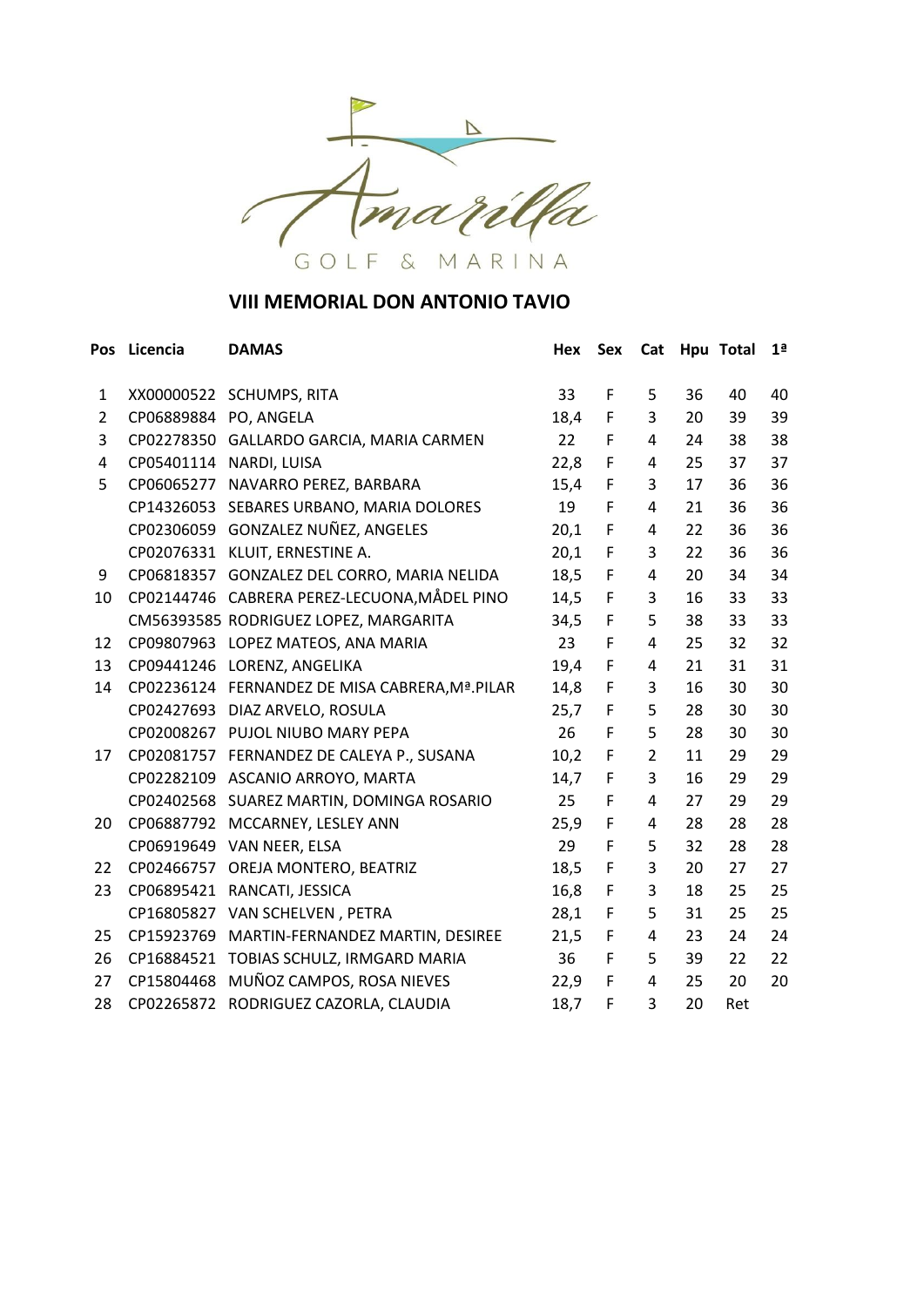

| <b>Pos</b>     | Licencia   | <b>I CABALLEROS</b>                           | Hex            | Sex | Cat            |                | Hpu Total | 1 <sup>a</sup> |
|----------------|------------|-----------------------------------------------|----------------|-----|----------------|----------------|-----------|----------------|
| $\mathbf{1}$   |            | CP06443023 GRIJALVA DE CAL, ALFONSO           | 4,3            | м   | $\mathbf{1}$   | 3              | 39        | 39             |
| $\overline{2}$ |            | 8813384630 HERNANDEZ DIAZ, RODRIGO            | 7,7            | M   | 2              | $\overline{7}$ | 38        | 38             |
| 3              |            | CP06890626 LEADBEATER, ROBERT                 | 5,5            | M   | $\overline{2}$ | 4              | 36        | 36             |
|                |            | CP06165890 BORELLO, FABIO                     | 9,4            | M   | 2              | 8              | 36        | 36             |
| 5              |            | CP02380845 GONZALEZ RODRIGUEZ, ANGEL          | 4,6            | M   | $\overline{2}$ | 3              | 34        | 34             |
|                |            | CP06164572 BAGGLEY, THOMAS SPIERS             | 7,1            | M   | $\overline{2}$ | 6              | 34        | 34             |
| 7              |            | CP17397418 GARCIA HDEZ., FRANCISCO            | 9,5            | M   | $\overline{2}$ | 9              | 33        | 33             |
| 8              |            | AM07072861 ABELLAN LEON, JAIME                | 4,6            | M   | $\overline{2}$ | 3              | 32        | 32             |
|                |            | CP22941134 CALZADILLA MANGAN, NOEL LEON       | 5,7            | M   | $\overline{2}$ | 4              | 32        | 32             |
|                |            | CP06936429 ACOSTA BAEZ, DOMINGO               | 6,9            | М   | 2              | 6              | 32        | 32             |
|                |            | CP15923768 ESPINOSA SANCHEZ, DIEGO            | 8,3            | M   | $\overline{2}$ | $\overline{7}$ | 32        | 32             |
|                |            | CP22453146 GENOVART PATTERSON, ANTONIO        | 8,7            | M   | 2              | 8              | 32        | 32             |
| 13             | CP00142067 | DEAN PARKER, NICHOLAS                         | 5,5            | M   | $\overline{2}$ | 4              | 31        | 31             |
|                |            | CP06932556 CLARKE, TIMOTHY                    | 5,8            | M   | $\overline{2}$ | 5              | 31        | 31             |
| 15             |            | CP06743313 CACERES RIVERO, FERNANDO           | 7,3            | M   | $\overline{2}$ | 6              | 30        | 30             |
|                |            | CP00000144 FRETTINGHAM, ALAN                  | $\overline{7}$ | м   | $\overline{2}$ | 6              | 30        | 30             |
|                | CP05453585 | ACEVEDO HENRIQUEZ, GUSTAVO ALEXIS             | 9,4            | М   | $\overline{2}$ | 8              | 30        | 30             |
| 18             | CP06449921 | FIORINI, ROBERTO                              | 8,9            | M   | $\overline{2}$ | 8              | 26        | 26             |
| 19             |            | CP02096736 GOLDING FERNANDEZ DE CALEYA, TOMAS | 8,9            | M   | 3              | 8              | 22        | 22             |
| 20             | CP05137603 | RIVERO DE LA CRUZ, SANTIAGO                   | 4,7            | M   | $\overline{2}$ | 3              | N.P       |                |
|                | CP06891153 | GALLIANI, PAOLO                               | 8,6            | м   | $\overline{2}$ | 8              | N.P       |                |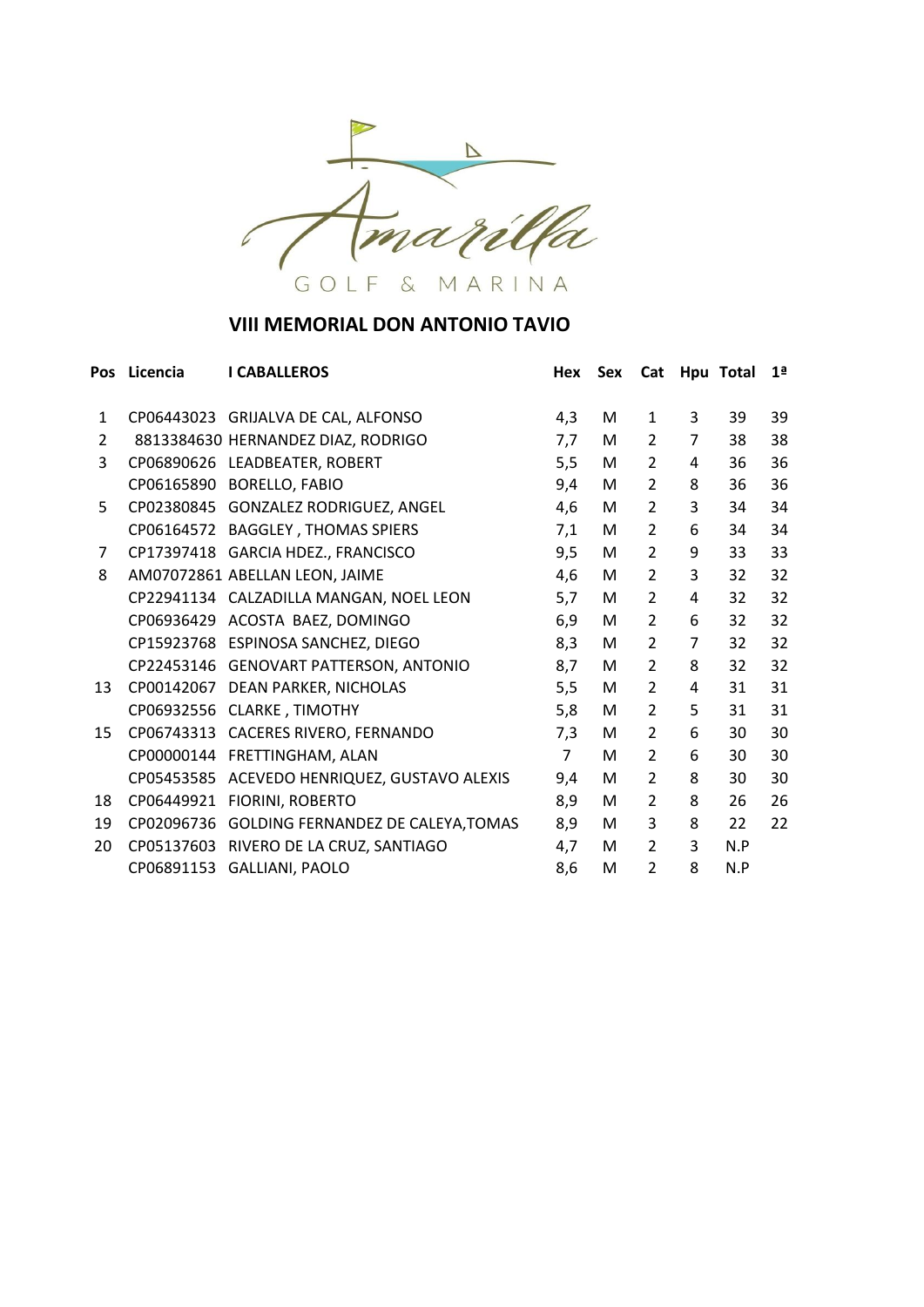

| Pos            | Licencia   | <b>II CABALLEROS</b>                        | Hex               | Sex | Cat            |    | Hpu Total | 1 <sup>a</sup> |
|----------------|------------|---------------------------------------------|-------------------|-----|----------------|----|-----------|----------------|
| 1              |            | CP06795368 GONZALEZ TORRES, OCTAVIO         | 15,9              | M   | 3              | 15 | 43        | 43             |
| $\overline{2}$ |            | CP06408748 REYES DE PAZ, EDUARDO            | 13,4              | M   | 3              | 13 | 39        | 39             |
| 3              | CP06695465 | <b>GOMEZ CORRAL, JOSE LUIS</b>              | 16                | М   | 4              | 16 | 38        | 38             |
| 4              |            | CP02398470 CARRILLO NAVARRO, JUAN RAMON     | 11,1              | M   | $\overline{2}$ | 10 | 37        | 37             |
| 5              |            | CP06279714 TAVIO ASCANIO, EDUARDO           | 10,4              | M   | 2              | 10 | 36        | 36             |
| 6              | CP09894163 | RODRIGUEZ CORDOBA, ANTONIO ARNULFO          | 11                | M   | 3              | 10 | 35        | 35             |
|                | CP06782396 | ROBINSON, PETER                             | 10,5              | M   | 2              | 10 | 35        | 35             |
|                | CP22900792 | MARTIN BENITEZ, JORGE JUAN                  | 15,6              | M   | 3              | 15 | 35        | 35             |
| 9              | CP05773167 | MENDOZA ORTIZ, JOSE ANTONIO                 | 9,9               | M   | $\overline{2}$ | 9  | 34        | 34             |
|                | CP06408782 | REYES DE PAZ, ALEJANDRO                     | 11,4              | M   | $\overline{2}$ | 11 | 34        | 34             |
|                | CP02306058 | DE LA VIUDA LOPEZ, JESUS                    | 13,7              | M   | 3              | 13 | 34        | 34             |
|                |            | CP06400956 FOHRENBACH, JOHANNES             | 17,1              | M   | 3              | 17 | 34        | 34             |
|                | CP06936430 | REVILLA VELASCO, RAFAEL OSCAR               | 17,7              | M   | 3              | 17 | 34        | 34             |
| 14             | CP06906776 | MAES, JAN                                   | 14                | M   | 5              | 13 | 33        | 33             |
| 15             | CP09453583 | QUACIARI, CURZIO                            | 11,3              | M   | 2              | 11 | 32        | 32             |
|                |            | XX00025699 O'HANLON, GERARD                 | 14,8              | M   | 3              | 14 | 32        | 32             |
|                | CP06890162 | <b>BONNE, BARTJE RAPHAEL</b>                | 16,9              | M   | 3              | 17 | 32        | 32             |
| 18             |            | CP06507060 FERNANDEZ ROJAS, MAURO           | 12,1              | M   | $\overline{2}$ | 11 | 31        | 31             |
|                | CP09412751 | REVERON DOMINGUEZ, JOSE DOMINGO             | 12,6              | M   | 3              | 12 | 31        | 31             |
|                | CP02407409 | GRAU CABRERA, ALEXANDER                     | 18,2              | M   | 3              | 18 | 31        | 31             |
|                | XX00009639 | DUXBURY, DAVID                              | 18                | M   | 3              | 18 | 31        | 31             |
| 22             | CP05813233 | <b>BAILY, ALAN</b>                          | 9,7               | M   | $\overline{2}$ | 9  | 30        | 30             |
|                |            | CP02913958 POLEGATO, LARS                   | 16                | M   | 3              | 16 | 30        | 30             |
| 24             |            | CP06266718 TOLEDO EXPOSITO, JUAN            | 13                | M   | 3              | 12 | 29        | 29             |
|                |            | CP26791669 GONZALEZ MARCELINO, ANTONIO J.   | 13,6              | M   | 3              | 13 | 29        | 29             |
|                |            | CP02265871 VAZQUEZ CAAMAÑO, CASTOR SANTIAGO | 14,3              | M   | 3              | 14 | 29        | 29             |
| 27             |            | CP06920666 WHITLEY, BRIAN                   | 10,6              | M   | $\overline{2}$ | 10 | 28        | 28             |
|                |            | 8813384629 CATALAN PERUCHO, RAÚL            | 10,9              | M   | 3              | 10 | 28        | 28             |
|                |            | CP24910406 BREEN, BRENDAN                   | 10,6              | M   | $\overline{2}$ | 10 | 28        | 28             |
|                |            | CP02144737 AYMERICH RODRIGUEZ, LORENZO J.   | 12,5              | M   | 3              | 12 | 28        | 28             |
|                |            | CP09807971 ALVAREZ RICO, JUAN IGNACIO       | 17,4              | M   | 3              | 17 | 28        | 28             |
| 32             |            | CP02444869 CONTE CRESPO, IGNACIO            | $12 \overline{ }$ | M   | 3              | 11 | 27        | 27             |
|                |            | CP06454084 BAKER, MICHAEL                   | 13,5              | M   | 3              | 13 | 27        | 27             |
|                |            | CP02282108 ASCANIO ARROYO, CARLOS           | 14,6              | M   | 3              | 14 | 27        | 27             |
|                |            | CP09780934 ELIAS BATISTA, WALTERIO          | 15,8              | M   | 3              | 15 | 27        | 27             |
| 36             |            | CP02263061 VAZQUEZ DACAL, CELSO             | 13,1              | M   | 2              | 12 | 26        | 26             |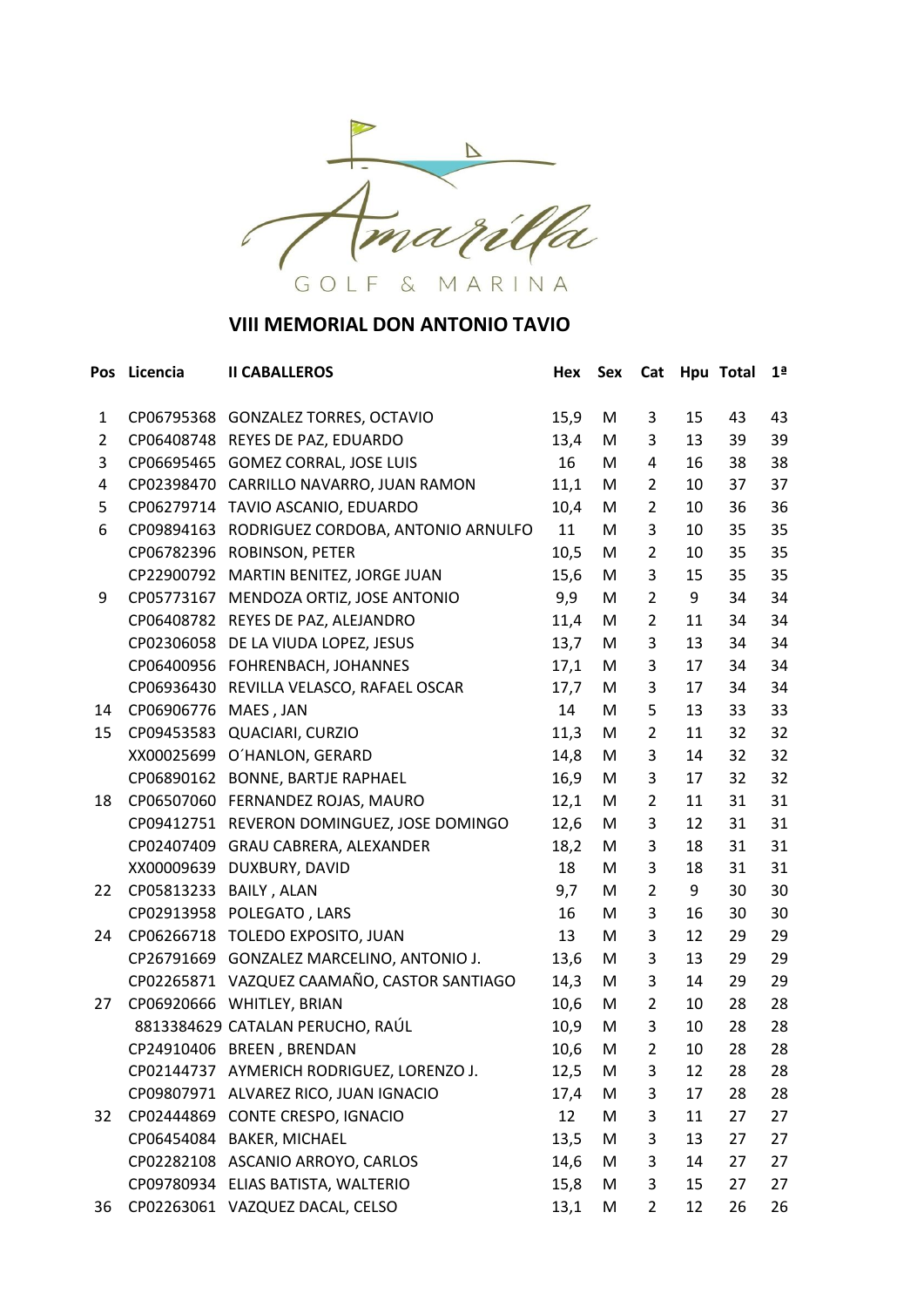|    |                       | CP06810159 CAVICCHIOLI, FABIO                          | 13,5 | M | 3              | 13 | 26  | 26 |
|----|-----------------------|--------------------------------------------------------|------|---|----------------|----|-----|----|
| 38 |                       | CP02247534 ROSA VILAR, FCO. JAVIER DE LA               | 10,9 | M | $\overline{2}$ | 10 | 25  | 25 |
|    |                       | CP02096719 PEREZ ACIEGO DE MENDOZA, PABLO              | 11,8 | M | 3              | 11 | 25  | 25 |
|    | CP22926388            | CALZADILLA HERNANDEZ, LEONCIO                          | 13   | М | 3              | 12 | 25  | 25 |
|    | CP06166705            | SAMMURI, STEFANO                                       | 13,8 | M | 3              | 13 | 25  | 25 |
|    |                       | CP15454082 BERMUDEZ IGLESIAS, JUAN CARLOS              | 13,4 | М | 3              | 13 | 25  | 25 |
|    |                       | CP22410155 LOPEZ GARISOAIN, JAVIER-MIEMBRO DE HON 18,5 |      | М | 3              | 18 | 25  | 25 |
| 44 |                       | CP06922725 SCOTTO, VALTER                              | 18   | м | 3              | 18 | 23  | 23 |
| 45 |                       | CP02427692 GONZALEZ GONZALEZ, JAVIER                   | 17,7 | M | 3              | 17 | 22  | 22 |
|    |                       | CP06447543 CHERUBINO LOLLI, PIERLUIGI                  | 18,3 | M | 3              | 18 | 22  | 22 |
| 47 |                       | CP06744053 COWAN, JEFFRY                               | 14,1 | M | 3              | 14 | 18  | 18 |
| 48 |                       | CP09248435 LORENZ, MICHEL                              | 11,6 | M | 3              | 11 | Ret |    |
|    |                       | CP02236103 PEREZ CARRILLO, RAFAEL                      | 10   | M | $\overline{2}$ | 9  | N.P |    |
|    | CP06744690 SHARP, IAN |                                                        | 10   | М | $\overline{2}$ | 9  | N.P |    |
|    |                       | CP22410954 PEREZ DE LEON, VICTOR MANUEL                | 10,8 | M | $\overline{2}$ | 10 | N.P |    |
|    |                       | CP06935974 ELLIS, DAVID                                | 11,5 | М | 3              | 11 | N.P |    |
|    |                       | CP24415318 RODRIGUEZ LOPEZ, JOSE MARIA                 | 16,4 | M | 3              | 16 | N.P |    |
|    |                       | CP09405989 ALVAREZ ALVAREZ, JOAQUIN                    | 17,2 | М | $\overline{2}$ | 17 | N.P |    |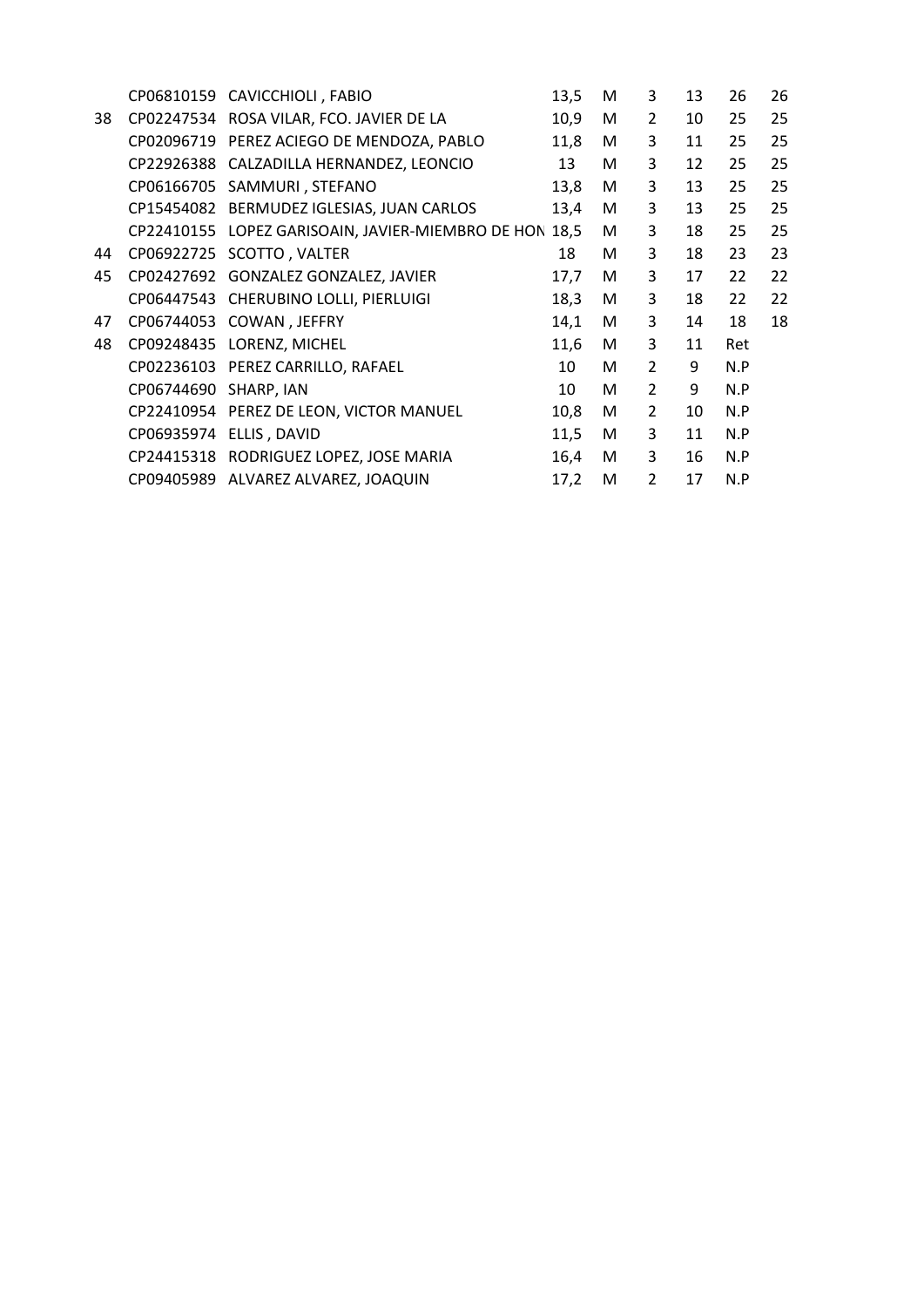

| Pos            | Licencia   | <b>III CABALLEROS</b>                        | Hex  | Sex | Cat |    | Hpu Total | 1 <sup>a</sup> |
|----------------|------------|----------------------------------------------|------|-----|-----|----|-----------|----------------|
| 1              |            | XX00005223 SCHUMPS, ALEX                     | 23,8 | M   | 4   | 24 | 38        | 38             |
| $\overline{2}$ |            | XXX0014175 MILLER, FREDERICK                 | 25   | M   | 4   | 25 | 37        | 37             |
|                |            | CP22901419 SANJUAN GONZALEZ, EDUARDO VICENTE | 26,2 | M   | 4   | 27 | 37        | 37             |
| 4              |            | CP06935483 WEBER, JOACHIM                    | 20,4 | M   | 4   | 20 | 35        | 35             |
|                |            | CP02918444 DELGADO ARRATE, FRANCISCO         | 22,1 | M   | 4   | 22 | 35        | 35             |
| 6              |            | CM00131994 MORA NOVARO, ORLANDO              | 20,3 | M   | 4   | 20 | 32        | 32             |
|                |            | CP09455973 GONZALEZ GARCIA, ELADIO           | 21,1 | M   | 4   | 21 | 32        | 32             |
|                |            | XX00015205 STARKIE, BEN                      | 22   | M   | 4   | 22 | 32        | 32             |
| 9              |            | CP06424018 GARCIA MARTIN, TEODORO            | 18,9 | M   | 4   | 19 | 31        | 31             |
|                |            | CP06466669 MIGNACCA, PIETRO                  | 25,6 | M   | 4   | 26 | 31        | 31             |
|                | CP16884519 | TOBIAS, HERBERT ANDREAS                      | 28   | M   | 5   | 27 | 31        | 31             |
| 12             | CP00695464 | MORA DELGADO, JOSE PALMIRO                   | 18,9 | M   | 4   | 19 | 30        | 30             |
|                |            | CP06800852 MESA MARCELINO, ZEBENSUI          | 23,4 | M   | 4   | 24 | 30        | 30             |
| 14             |            | XX00024273 NORTHALL, ROBERT                  | 19,7 | M   | 4   | 20 | 29        | 29             |
|                | CP05913923 | DI CHIO, PASQUALE MAURIZIO                   | 28   | M   | 5   | 27 | 29        | 29             |
| 16             | CP06903994 | SAMMURI, GIORDANO                            | 20,7 | M   | 4   | 21 | 28        | 28             |
|                |            | CP14913341 HERNANDEZ NEGRIN, JOSE LUIS       | 21,6 | M   | 4   | 22 | 28        | 28             |
|                |            | CP09492356 PONCHIROLI, MAURIZIO              | 22   | M   | 4   | 22 | 28        | 28             |
| 19             | CP06898921 | DEROSAS, UGO                                 | 21,8 | M   | 4   | 22 | 27        | 27             |
| 20             |            | CP02261246 ASCANIO CULLEN, CARLOS DE         | 21,8 | M   | 4   | 22 | 24        | 24             |
|                | CP09903625 | FERGER, CHRISTOPHER                          | 26,8 | M   | 5   | 27 | 24        | 24             |
| 22             |            | CP06941451 PEDELTY, RAYMOND                  | 22,7 | M   | 4   | 23 | 23        | 23             |
|                |            | CP09921121 KLAGGE, HORST                     | 27,1 | M   | 5   | 27 | 23        | 23             |
|                | XX00014176 | MILLER, CHRISTINE                            | 36   | M   | 5   | 27 | 23        | 23             |
| 25             | CP09367132 | RAMIREZ DELGADO, JOSE JORGE                  | 22,2 | M   | 4   | 22 | 22        | 22             |
|                |            | CP24783120 DE PASCUAL PEREZ, JORGE           | 23,2 | M   | 4   | 23 | 22        | 22             |
|                |            | CP06427689 ORAMAS GARCIA-MACHIÑENA, ENRIQUE  | 29,4 | M   | 5   | 27 | 22        | 22             |
|                |            | CP06162934 CHAUVIN RICORDEL, THIERRY         | 28,3 | M   | 5   | 27 | 22        | 22             |
| 29             |            | CP06910683 IURILLI, FRANCESCO                | 36   | M   | 5   | 27 | 19        | 19             |
| 30             | CP00000145 | TAVIO ASCANIO, JOSE                          | 28   | M   | 5   | 27 | 18        | 18             |
| 31             |            | CP06450001 BAUTE DE LEON, HERNAN             | 20,6 | M   | 4   | 21 | N.P       |                |
|                |            | CP09917381 LOPEZ SANCHEZ, JAIME              | 23,2 | М   | 4   | 23 | N.P       |                |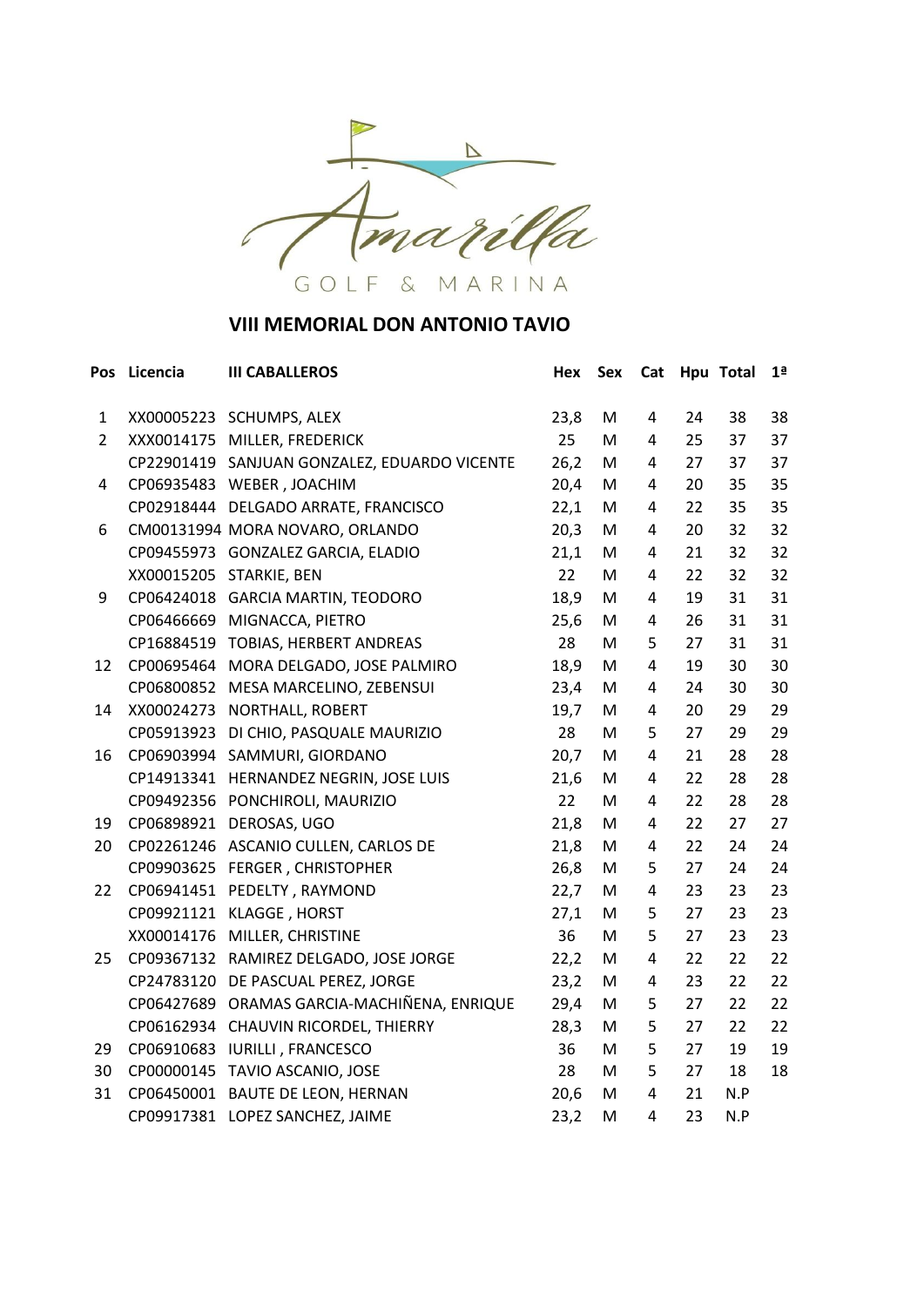

|                | Licencia               | <b>SCRATCH</b>                             | Hex            | Sex | Cat            |                | Hpu Total | 1 <sup>a</sup> |
|----------------|------------------------|--------------------------------------------|----------------|-----|----------------|----------------|-----------|----------------|
| 1              |                        | CP06443023 GRIJALVA DE CAL, ALFONSO        | 4,3            | M   | $\mathbf{1}$   | 3              | 36        | 36             |
| $\overline{2}$ |                        | CP06890626 LEADBEATER, ROBERT              | 5,5            | M   | 2              | 4              | 32        | 32             |
| 3              |                        | 8813384630 HERNANDEZ DIAZ, RODRIGO         | 7,7            | M   | $\overline{2}$ | 7              | 31        | 31             |
|                |                        | CP02380845 GONZALEZ RODRIGUEZ, ANGEL       | 4,6            | M   | $\overline{2}$ | 3              | 31        | 31             |
| 5              |                        | CP06795368 GONZALEZ TORRES, OCTAVIO        | 15,9           | M   | 3              | 15             | 29        | 29             |
|                |                        | CP06165890 BORELLO, FABIO                  | 9,4            | M   | $\overline{2}$ | 8              | 29        | 29             |
|                |                        | CP22941134 CALZADILLA MANGAN, NOEL LEON    | 5,7            | M   | 2              | 4              | 29        | 29             |
|                |                        | AM07072861 ABELLAN LEON, JAIME             | 4,6            | M   | $\overline{2}$ | 3              | 29        | 29             |
| 9              |                        | CP06164572 BAGGLEY, THOMAS SPIERS          | 7,1            | M   | $\overline{2}$ | 6              | 28        | 28             |
| 10             |                        | CP06279714 TAVIO ASCANIO, EDUARDO          | 10,4           | M   | 2              | 10             | 27        | 27             |
|                |                        | CP02398470 CARRILLO NAVARRO, JUAN RAMON    | 11,1           | M   | $\overline{2}$ | 10             | 27        | 27             |
|                |                        | CP00142067 DEAN PARKER, NICHOLAS           | 5,5            | M   | $\overline{2}$ | $\overline{4}$ | 27        | 27             |
| 13             | CP06408748             | REYES DE PAZ, EDUARDO                      | 13,4           | M   | 3              | 13             | 26        | 26             |
|                |                        | CP06782396 ROBINSON, PETER                 | 10,5           | M   | $\overline{2}$ | 10             | 26        | 26             |
|                | CP05773167             | MENDOZA ORTIZ, JOSE ANTONIO                | 9,9            | M   | $\overline{2}$ | 9              | 26        | 26             |
|                |                        | CP06936429 ACOSTA BAEZ, DOMINGO            | 6,9            | M   | $\overline{2}$ | 6              | 26        | 26             |
|                | CP06932556             | CLARKE, TIMOTHY                            | 5,8            | M   | $\overline{2}$ | 5              | 26        | 26             |
| 18             |                        | XX00000520 WILTON, ROBERT                  | 28             | M   | 5              | 27             | 25        | 25             |
|                | CP09894163             | RODRIGUEZ CORDOBA, ANTONIO ARNULFO         | 11             | M   | 3              | 10             | 25        | 25             |
|                | CP17397418             | GARCIA HDEZ., FRANCISCO                    | 9,5            | M   | 2              | 9              | 25        | 25             |
|                |                        | CP15923768 ESPINOSA SANCHEZ, DIEGO         | 8,3            | M   | $\overline{2}$ | 7              | 25        | 25             |
|                | CP06743313             | CACERES RIVERO, FERNANDO                   | 7,3            | M   | $\overline{2}$ | 6              | 25        | 25             |
| 23             |                        | CP22453146 GENOVART PATTERSON, ANTONIO     | 8,7            | M   | $\overline{2}$ | 8              | 24        | 24             |
|                | CP00000144             | FRETTINGHAM, ALAN                          | $\overline{7}$ | M   | $\overline{2}$ | 6              | 24        | 24             |
| 25             | CP06408782             | REYES DE PAZ, ALEJANDRO                    | 11,4           | M   | $\overline{2}$ | 11             | 23        | 23             |
|                |                        | CP09453583 QUACIARI, CURZIO                | 11,3           | M   | $\overline{2}$ | 11             | 23        | 23             |
|                | CP05453585             | ACEVEDO HENRIQUEZ, GUSTAVO ALEXIS          | 9,4            | M   | $\overline{2}$ | 8              | 23        | 23             |
| 28             |                        | CP06695465 GOMEZ CORRAL, JOSE LUIS         | 16             | M   | 4              | 16             | 22        | 22             |
|                | CP02306058             | DE LA VIUDA LOPEZ, JESUS                   | 13,7           | M   | 3              | 13             | 22        | 22             |
|                | CP05813233 BAILY, ALAN |                                            | 9,7            | M   | $\overline{2}$ | 9              | 22        | 22             |
| 31             | CP22900792             | MARTIN BENITEZ, JORGE JUAN                 | 15,6           | M   | 3              | 15             | 21        | 21             |
|                | CP06906776 MAES, JAN   |                                            | 14             | M   | 5              | 13             | 21        | 21             |
|                |                        | CP09412751 REVERON DOMINGUEZ, JOSE DOMINGO | 12,6           | M   | 3              | 12             | 21        | 21             |
|                |                        | CP06507060 FERNANDEZ ROJAS, MAURO          | 12,1           | M   | $\overline{2}$ | 11             | 21        | 21             |
|                |                        | CP02081757 FERNANDEZ DE CALEYA P., SUSANA  | 10,2           | F   | $\overline{2}$ | 11             | 21        | 21             |
| 36             | CP06889884 PO, ANGELA  |                                            | 18,4           | F   | 3              | 20             | 20        | 20             |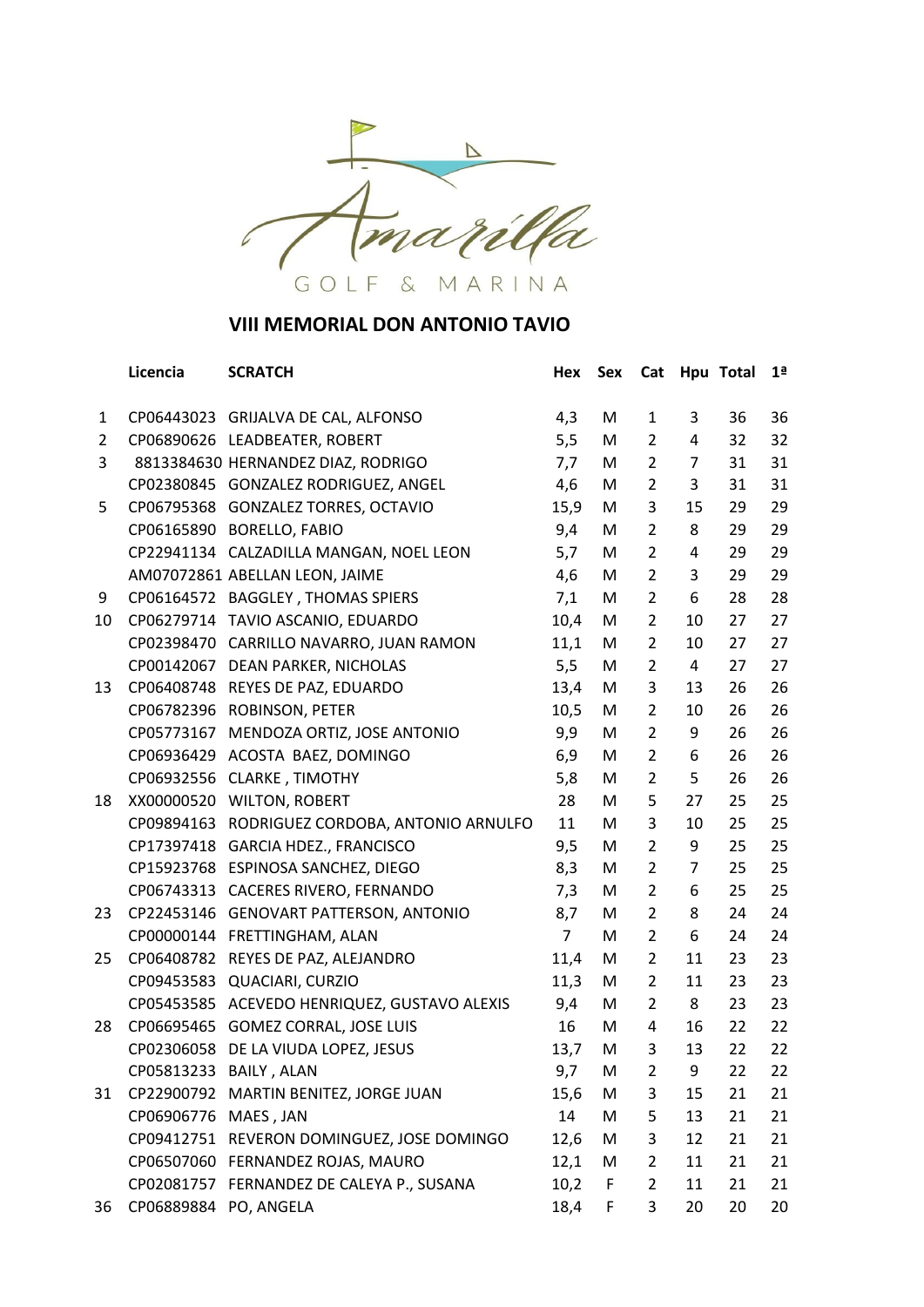|    |            | 8813384629 CATALAN PERUCHO, RAÚL                | 10,9 | M           | 3              | 10 | 20 | 20 |
|----|------------|-------------------------------------------------|------|-------------|----------------|----|----|----|
| 38 |            | CP02407409 GRAU CABRERA, ALEXANDER              | 18,2 | M           | 3              | 18 | 19 | 19 |
|    |            | CP06400956 FOHRENBACH, JOHANNES                 | 17,1 | M           | 3              | 17 | 19 | 19 |
|    | CP06065277 | NAVARRO PEREZ, BARBARA                          | 15,4 | $\mathsf F$ | 3              | 17 | 19 | 19 |
|    | XX00025699 | O'HANLON, GERARD                                | 14,8 | M           | 3              | 14 | 19 | 19 |
|    | CP24910406 | <b>BREEN, BRENDAN</b>                           | 10,6 | M           | $\overline{2}$ | 10 | 19 | 19 |
|    | CP06449921 | FIORINI, ROBERTO                                | 8,9  | M           | $\overline{2}$ | 8  | 19 | 19 |
| 44 | CP02076331 | KLUIT, ERNESTINE A.                             | 20,1 | $\mathsf F$ | 3              | 22 | 18 | 18 |
|    | CP06935483 | WEBER, JOACHIM                                  | 20,4 | M           | 4              | 20 | 18 | 18 |
|    |            | CP02144746 CABRERA PEREZ-LECUONA, MÅDEL PINO    | 14,5 | $\mathsf F$ | 3              | 16 | 18 | 18 |
|    |            | CP06266718 TOLEDO EXPOSITO, JUAN                | 13   | M           | 3              | 12 | 18 | 18 |
|    |            | CP02144737 AYMERICH RODRIGUEZ, LORENZO J.       | 12,5 | M           | 3              | 12 | 18 | 18 |
|    | CP06920666 | WHITLEY, BRIAN                                  | 10,6 | M           | $\overline{2}$ | 10 | 18 | 18 |
| 50 | CP14326053 | SEBARES URBANO, MARIA DOLORES                   | 19   | F           | 4              | 21 | 17 | 17 |
|    | CP06818357 | GONZALEZ DEL CORRO, MARIA NELIDA                | 18,5 | $\mathsf F$ | 4              | 20 | 17 | 17 |
|    | CP06424018 | <b>GARCIA MARTIN, TEODORO</b>                   | 18,9 | M           | 4              | 19 | 17 | 17 |
|    | CP06936430 | REVILLA VELASCO, RAFAEL OSCAR                   | 17,7 | M           | 3              | 17 | 17 | 17 |
|    | CP06890162 | <b>BONNE, BARTJE RAPHAEL</b>                    | 16,9 | M           | 3              | 17 | 17 | 17 |
|    | CP26791669 | <b>GONZALEZ MARCELINO, ANTONIO J.</b>           | 13,6 | M           | 3              | 13 | 17 | 17 |
|    | CP02444869 | CONTE CRESPO, IGNACIO                           | 12   | M           | 3              | 11 | 17 | 17 |
|    |            | CP02096719 PEREZ ACIEGO DE MENDOZA, PABLO       | 11,8 | M           | 3              | 11 | 17 | 17 |
|    |            | CP02247534 ROSA VILAR, FCO. JAVIER DE LA        | 10,9 | M           | 2              | 10 | 17 | 17 |
|    | CP02096736 | GOLDING FERNANDEZ DE CALEYA, TOMAS              | 8,9  | M           | 3              | 8  | 17 | 17 |
| 60 | CP05401114 | NARDI, LUISA                                    | 22,8 | $\mathsf F$ | 4              | 25 | 16 | 16 |
|    | CP02918444 | DELGADO ARRATE, FRANCISCO                       | 22,1 | M           | 4              | 22 | 16 | 16 |
|    |            | CP02282109 ASCANIO ARROYO, MARTA                | 14,7 | $\mathsf F$ | 3              | 16 | 16 | 16 |
|    |            | CP02265871 VAZQUEZ CAAMAÑO, CASTOR SANTIAGO     | 14,3 | M           | 3              | 14 | 16 | 16 |
|    | CP02282108 | ASCANIO ARROYO, CARLOS                          | 14,6 | M           | 3              | 14 | 16 | 16 |
|    |            | CP06454084 BAKER, MICHAEL                       | 13,5 | M           | 3              | 13 | 16 | 16 |
|    |            | CP02263061 VAZQUEZ DACAL, CELSO                 | 13,1 | M           | 2              | 12 | 16 | 16 |
|    |            | CP22926388 CALZADILLA HERNANDEZ, LEONCIO        | 13   | M           | 3              | 12 | 16 | 16 |
| 68 |            | XX00005223 SCHUMPS, ALEX                        | 23,8 | Μ           | 4              | 24 | 15 | 15 |
|    |            | CP02278350 GALLARDO GARCIA, MARIA CARMEN        | 22   | F           | 4              | 24 | 15 | 15 |
|    |            | CM00131994 MORA NOVARO, ORLANDO                 | 20,3 | M           | 4              | 20 | 15 | 15 |
|    | XX00009639 | DUXBURY, DAVID                                  | 18   | M           | 3              | 18 | 15 | 15 |
|    |            | CP02236124 FERNANDEZ DE MISA CABRERA, Mª. PILAR | 14,8 | $\mathsf F$ | 3              | 16 | 15 | 15 |
|    |            | CP09780934 ELIAS BATISTA, WALTERIO              | 15,8 | M           | 3              | 15 | 15 | 15 |
| 74 | XXX0014175 | MILLER, FREDERICK                               | 25   | M           | 4              | 25 | 14 | 14 |
|    | CP02306059 | GONZALEZ NUÑEZ, ANGELES                         | 20,1 | F           | 4              | 22 | 14 | 14 |
|    | CP09455973 | GONZALEZ GARCIA, ELADIO                         | 21,1 | M           | 4              | 21 | 14 | 14 |
|    |            | CP02913958 POLEGATO, LARS                       | 16   | M           | 3              | 16 | 14 | 14 |
|    | CP06810159 | CAVICCHIOLI, FABIO                              | 13,5 | M           | 3              | 13 | 14 | 14 |
| 79 |            | CP06903994 SAMMURI, GIORDANO                    | 20,7 | M           | 4              | 21 | 13 | 13 |
|    | XX00024273 | NORTHALL, ROBERT                                | 19,7 | M           | 4              | 20 | 13 | 13 |
|    | CP00695464 | MORA DELGADO, JOSE PALMIRO                      | 18,9 | M           | 4              | 19 | 13 | 13 |
|    | CP06895421 | RANCATI, JESSICA                                | 16,8 | $\mathsf F$ | 3              | 18 | 13 | 13 |
|    | CP06166705 | SAMMURI, STEFANO                                | 13,8 | M           | 3              | 13 | 13 | 13 |
|    |            | CP15454082 BERMUDEZ IGLESIAS, JUAN CARLOS       | 13,4 | M           | 3              | 13 | 13 | 13 |
| 85 | CP22901419 | SANJUAN GONZALEZ, EDUARDO VICENTE               | 26,2 | M           | 4              | 27 | 12 | 12 |
|    |            | CP02261246 ASCANIO CULLEN, CARLOS DE            | 21,8 | M           | 4              | 22 | 12 | 12 |
|    |            |                                                 |      |             |                |    |    |    |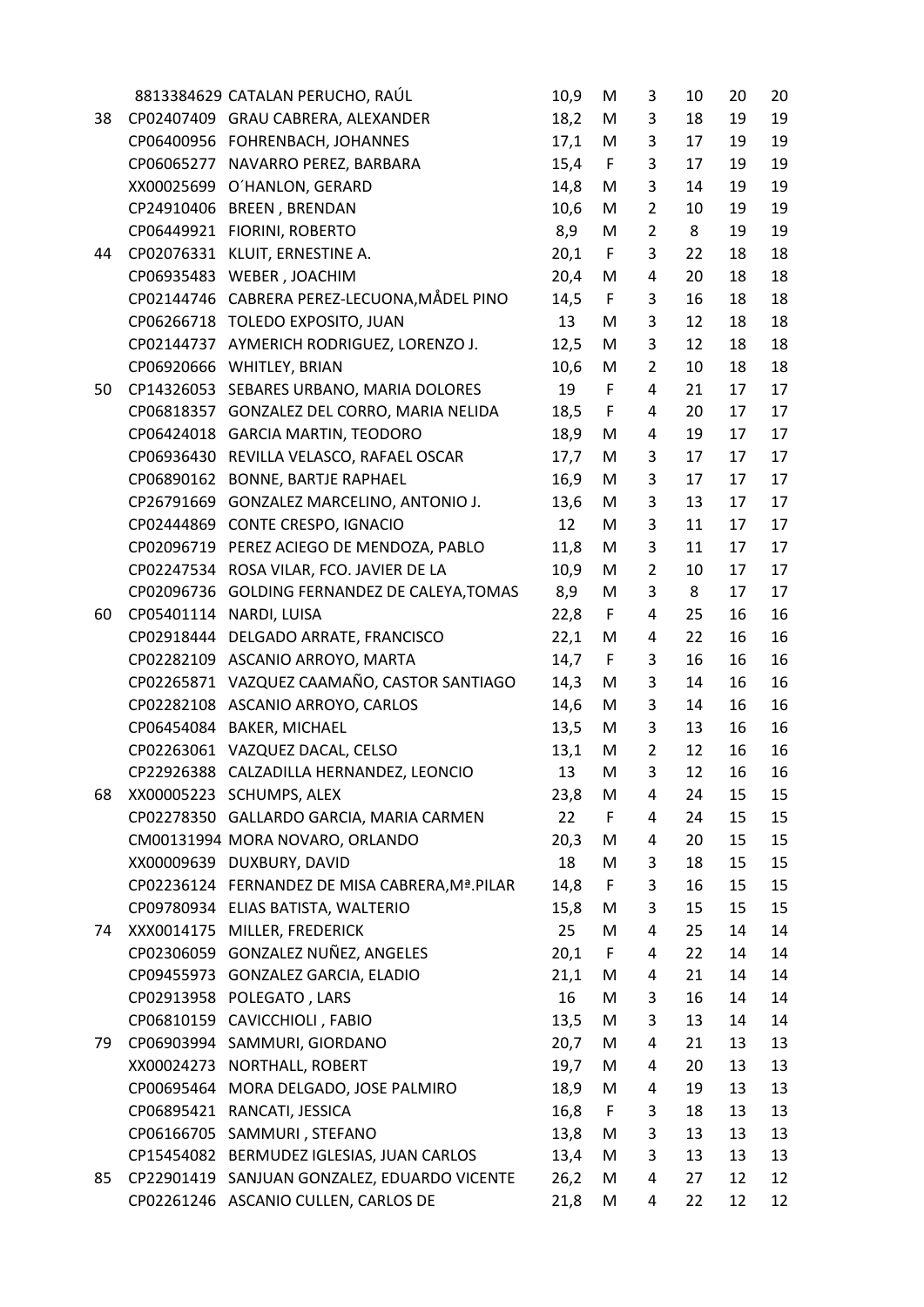|     |                         | XX00015205 STARKIE, BEN                                | 22   | М            | 4              | 22 | 12             | 12               |
|-----|-------------------------|--------------------------------------------------------|------|--------------|----------------|----|----------------|------------------|
|     |                         | CP09441246 LORENZ, ANGELIKA                            | 19,4 | $\mathsf{F}$ | 4              | 21 | 12             | 12               |
|     |                         | CP09807971 ALVAREZ RICO, JUAN IGNACIO                  | 17,4 | M            | 3              | 17 | 12             | 12               |
| 90  |                         | CP02008267 PUJOL NIUBO MARY PEPA                       | 26   | F            | 5              | 28 | 11             | 11               |
|     |                         | CP09807963 LOPEZ MATEOS, ANA MARIA                     | 23   | F            | 4              | 25 | 11             | 11               |
|     |                         | CP06800852 MESA MARCELINO, ZEBENSUI                    | 23,4 | M            | 4              | 24 | 11             | 11               |
|     |                         | CP09492356 PONCHIROLI, MAURIZIO                        | 22   | M            | 4              | 22 | 11             | 11               |
|     |                         | CP02466757 OREJA MONTERO, BEATRIZ                      | 18,5 | $\mathsf F$  | 3              | 20 | 11             | 11               |
|     |                         | CP06447543 CHERUBINO LOLLI, PIERLUIGI                  | 18,3 | M            | 3              | 18 | 11             | 11               |
| 96  |                         | XX00000522 SCHUMPS, RITA                               | 33   | $\mathsf F$  | 5              | 36 | 10             | 10               |
|     |                         | CP06466669 MIGNACCA, PIETRO                            | 25,6 | M            | 4              | 26 | 10             | 10               |
|     |                         | CP14913341 HERNANDEZ NEGRIN, JOSE LUIS                 | 21,6 | M            | 4              | 22 | 10             | 10               |
|     |                         | CP22410155 LOPEZ GARISOAIN, JAVIER-MIEMBRO DE HON 18,5 |      | M            | 3              | 18 | 10             | 10               |
|     |                         | CP02427692 GONZALEZ GONZALEZ, JAVIER                   | 17,7 | M            | 3              | 17 | 10             | 10               |
|     |                         | CP06744053 COWAN, JEFFRY                               | 14,1 | M            | 3              | 14 | 10             | 10               |
| 102 |                         | CP16884519 TOBIAS, HERBERT ANDREAS                     | 28   | M            | 5              | 27 | 9              | 9                |
|     |                         | CP06162934 CHAUVIN RICORDEL, THIERRY                   | 28,3 | M            | 5              | 27 | 9              | $\boldsymbol{9}$ |
|     |                         | CP09367132 RAMIREZ DELGADO, JOSE JORGE                 | 22,2 | M            | 4              | 22 | 9              | 9                |
|     |                         | CP06898921 DEROSAS, UGO                                | 21,8 | M            | 4              | 22 | 9              | 9                |
|     |                         | CP06922725 SCOTTO, VALTER                              | 18   | M            | 3              | 18 | 9              | 9                |
| 107 |                         | CP02427693 DIAZ ARVELO, ROSULA                         | 25,7 | F            | 5              | 28 | 8              | 8                |
|     |                         | CP24783120 DE PASCUAL PEREZ, JORGE                     | 23,2 | M            | 4              | 23 | 8              | 8                |
| 109 |                         | CP05913923 DI CHIO, PASQUALE MAURIZIO                  | 28   | M            | 5              | 27 | $\overline{7}$ | $\overline{7}$   |
|     |                         | CP00000145 TAVIO ASCANIO, JOSE                         | 28   | M            | 5              | 27 | $\overline{7}$ | $\overline{7}$   |
|     |                         | CP06941451 PEDELTY, RAYMOND                            | 22,7 | M            | 4              | 23 | $\overline{7}$ | $\overline{7}$   |
| 112 |                         | CM56393585 RODRIGUEZ LOPEZ, MARGARITA                  | 34,5 | $\mathsf F$  | 5              | 38 | 6              | 6                |
|     |                         | CP16805827 VAN SCHELVEN, PETRA                         | 28,1 | $\mathsf F$  | 5              | 31 | 6              | 6                |
|     |                         | CP06887792 MCCARNEY, LESLEY ANN                        | 25,9 | F            | 4              | 28 | 6              | 6                |
|     |                         | CP02402568 SUAREZ MARTIN, DOMINGA ROSARIO              | 25   | F            | 4              | 27 | 6              | 6                |
|     |                         | CP06427689 ORAMAS GARCIA-MACHIÑENA, ENRIQUE            | 29,4 | M            | 5              | 27 | 6              | 6                |
|     |                         | CP09903625 FERGER, CHRISTOPHER                         | 26,8 | M            | 5              | 27 | 6              | 6                |
|     |                         | CP15804468 MUÑOZ CAMPOS, ROSA NIEVES                   | 22,9 | F            | 4              | 25 | 6              | 6                |
|     |                         | CP15923769 MARTIN-FERNANDEZ MARTIN, DESIREE            | 21,5 | $\mathsf F$  | 4              | 23 | 6              | 6                |
| 120 |                         | CP06919649 VAN NEER, ELSA                              | 29   | $\mathsf F$  | 5              | 32 | 5              | 5                |
|     | CP09921121              | KLAGGE, HORST                                          | 27,1 | M            | 5              | 27 | 5              | $\mathsf S$      |
|     |                         | CP06910683 IURILLI, FRANCESCO                          | 36   | M            | 5              | 27 | 5              | 5                |
|     |                         | XX00014176 MILLER, CHRISTINE                           | 36   | M            | 5              | 27 | 5              | 5                |
|     |                         | 124 CP16884521 TOBIAS SCHULZ, IRMGARD MARIA            | 36   | $\mathsf F$  | 5              | 39 | $\overline{2}$ | $\overline{2}$   |
| 125 |                         | CP02265872 RODRIGUEZ CAZORLA, CLAUDIA                  | 18,7 | $\mathsf F$  | 3              | 20 | Ret            |                  |
|     |                         | CP09248435 LORENZ, MICHEL                              | 11,6 | M            | 3              | 11 | Ret            |                  |
|     |                         | CP09917381 LOPEZ SANCHEZ, JAIME                        | 23,2 | M            | 4              | 23 | N.P            |                  |
|     |                         | CP06450001 BAUTE DE LEON, HERNAN                       | 20,6 | M            | 4              | 21 | N.P            |                  |
|     |                         | CP09405989 ALVAREZ ALVAREZ, JOAQUIN                    | 17,2 | M            | $\overline{2}$ | 17 | N.P            |                  |
|     |                         | CP24415318 RODRIGUEZ LOPEZ, JOSE MARIA                 | 16,4 | M            | 3              | 16 | N.P            |                  |
|     | CP06935974 ELLIS, DAVID |                                                        | 11,5 | M            | 3              | 11 | N.P            |                  |
|     |                         | CP22410954 PEREZ DE LEON, VICTOR MANUEL                | 10,8 | M            | $\overline{2}$ | 10 | N.P            |                  |
|     |                         | CP02236103 PEREZ CARRILLO, RAFAEL                      | 10   | M            | $\overline{2}$ | 9  | N.P            |                  |
|     | CP06744690 SHARP, IAN   |                                                        | 10   | M            | $\overline{2}$ | 9  | N.P            |                  |
|     | CP06891153              | <b>GALLIANI, PAOLO</b>                                 | 8,6  | M            | $\overline{2}$ | 8  | N.P            |                  |
|     |                         | CP05137603 RIVERO DE LA CRUZ, SANTIAGO                 | 4,7  | M            | $\overline{2}$ | 3  | N.P            |                  |
|     |                         |                                                        |      |              |                |    |                |                  |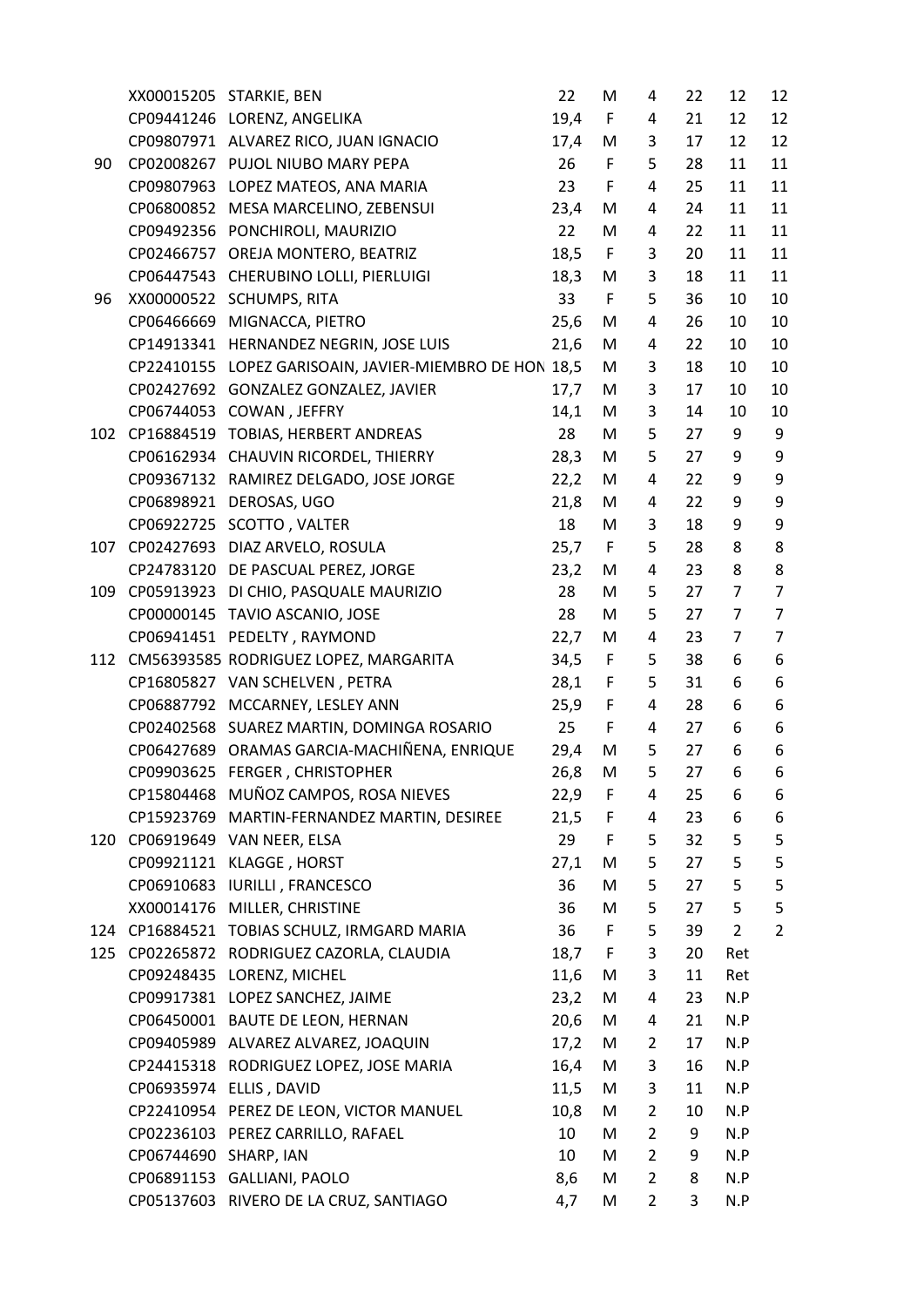

| Pos            | Licencia              | <b>SENIOR</b>                                | Hex  | Sex         | Cat            |                | Hpu Total | 1 <sup>a</sup> |
|----------------|-----------------------|----------------------------------------------|------|-------------|----------------|----------------|-----------|----------------|
| $\mathbf{1}$   | CP06889884 PO, ANGELA |                                              | 18,4 | F           | 3              | 20             | 39        | 39             |
| $\overline{2}$ |                       | 8813384630 HERNANDEZ DIAZ, RODRIGO           | 7,7  | M           | $\overline{2}$ | $\overline{7}$ | 38        | 38             |
|                |                       | CP06695465 GOMEZ CORRAL, JOSE LUIS           | 16   | М           | 4              | 16             | 38        | 38             |
|                |                       | CP02278350 GALLARDO GARCIA, MARIA CARMEN     | 22   | F           | 4              | 24             | 38        | 38             |
| 5              |                       | CP02398470 CARRILLO NAVARRO, JUAN RAMON      | 11,1 | M           | 2              | 10             | 37        | 37             |
|                |                       | CP05401114 NARDI, LUISA                      | 22,8 | F           | 4              | 25             | 37        | 37             |
| 7              |                       | CP06890626 LEADBEATER, ROBERT                | 5,5  | M           | 2              | $\overline{4}$ | 36        | 36             |
|                |                       | CP14326053 SEBARES URBANO, MARIA DOLORES     | 19   | F           | 4              | 21             | 36        | 36             |
|                |                       | CP02076331 KLUIT, ERNESTINE A.               | 20,1 | $\mathsf F$ | 3              | 22             | 36        | 36             |
| 10             | CP06782396            | ROBINSON, PETER                              | 10,5 | M           | $\overline{2}$ | 10             | 35        | 35             |
|                |                       | CP22900792 MARTIN BENITEZ, JORGE JUAN        | 15,6 | M           | 3              | 15             | 35        | 35             |
|                | CP06935483            | WEBER, JOACHIM                               | 20,4 | M           | 4              | 20             | 35        | 35             |
|                | CP02918444            | DELGADO ARRATE, FRANCISCO                    | 22,1 | M           | 4              | 22             | 35        | 35             |
| 14             |                       | CP06164572 BAGGLEY, THOMAS SPIERS            | 7,1  | M           | 2              | 6              | 34        | 34             |
|                | CP05773167            | MENDOZA ORTIZ, JOSE ANTONIO                  | 9,9  | M           | 2              | 9              | 34        | 34             |
|                |                       | CP02306058 DE LA VIUDA LOPEZ, JESUS          | 13,7 | M           | 3              | 13             | 34        | 34             |
|                |                       | CP06400956 FOHRENBACH, JOHANNES              | 17,1 | M           | 3              | 17             | 34        | 34             |
|                |                       | CP06936430 REVILLA VELASCO, RAFAEL OSCAR     | 17,7 | M           | 3              | 17             | 34        | 34             |
| 19             |                       | CP17397418 GARCIA HDEZ., FRANCISCO           | 9,5  | M           | 2              | 9              | 33        | 33             |
|                | CP06906776 MAES, JAN  |                                              | 14   | М           | 5              | 13             | 33        | 33             |
|                |                       | CP02144746 CABRERA PEREZ-LECUONA, MÅDEL PINO | 14,5 | $\mathsf F$ | 3              | 16             | 33        | 33             |
|                |                       | CM56393585 RODRIGUEZ LOPEZ, MARGARITA        | 34,5 | F           | 5              | 38             | 33        | 33             |
| 23             |                       | CP06936429 ACOSTA BAEZ, DOMINGO              | 6,9  | M           | $\overline{2}$ | 6              | 32        | 32             |
|                |                       | CP22453146 GENOVART PATTERSON, ANTONIO       | 8,7  | M           | $\overline{2}$ | 8              | 32        | 32             |
|                |                       | CP09453583 QUACIARI, CURZIO                  | 11,3 | M           | $\overline{2}$ | 11             | 32        | 32             |
|                |                       | CP06890162 BONNE, BARTJE RAPHAEL             | 16,9 | M           | 3              | 17             | 32        | 32             |
|                |                       | CM00131994 MORA NOVARO, ORLANDO              | 20,3 | M           | 4              | 20             | 32        | 32             |
|                |                       | CP09455973 GONZALEZ GARCIA, ELADIO           | 21,1 | M           | 4              | 21             | 32        | 32             |
|                |                       | XX00015205 STARKIE, BEN                      | 22   | M           | 4              | 22             | 32        | 32             |
|                |                       | CP09807963 LOPEZ MATEOS, ANA MARIA           | 23   | F           | 4              | 25             | 32        | 32             |
| 31             |                       | CP00142067 DEAN PARKER, NICHOLAS             | 5,5  | M           | 2              | 4              | 31        | 31             |
|                |                       | CP06932556 CLARKE, TIMOTHY                   | 5,8  | M           | 2              | 5              | 31        | 31             |
|                |                       | CP09412751 REVERON DOMINGUEZ, JOSE DOMINGO   | 12,6 | M           | 3              | 12             | 31        | 31             |
|                | XX00009639            | DUXBURY, DAVID                               | 18   | M           | 3              | 18             | 31        | 31             |
|                |                       | CP06424018 GARCIA MARTIN, TEODORO            | 18,9 | M           | 4              | 19             | 31        | 31             |
|                |                       | CP09441246 LORENZ, ANGELIKA                  | 19,4 | F           | 4              | 21             | 31        | 31             |